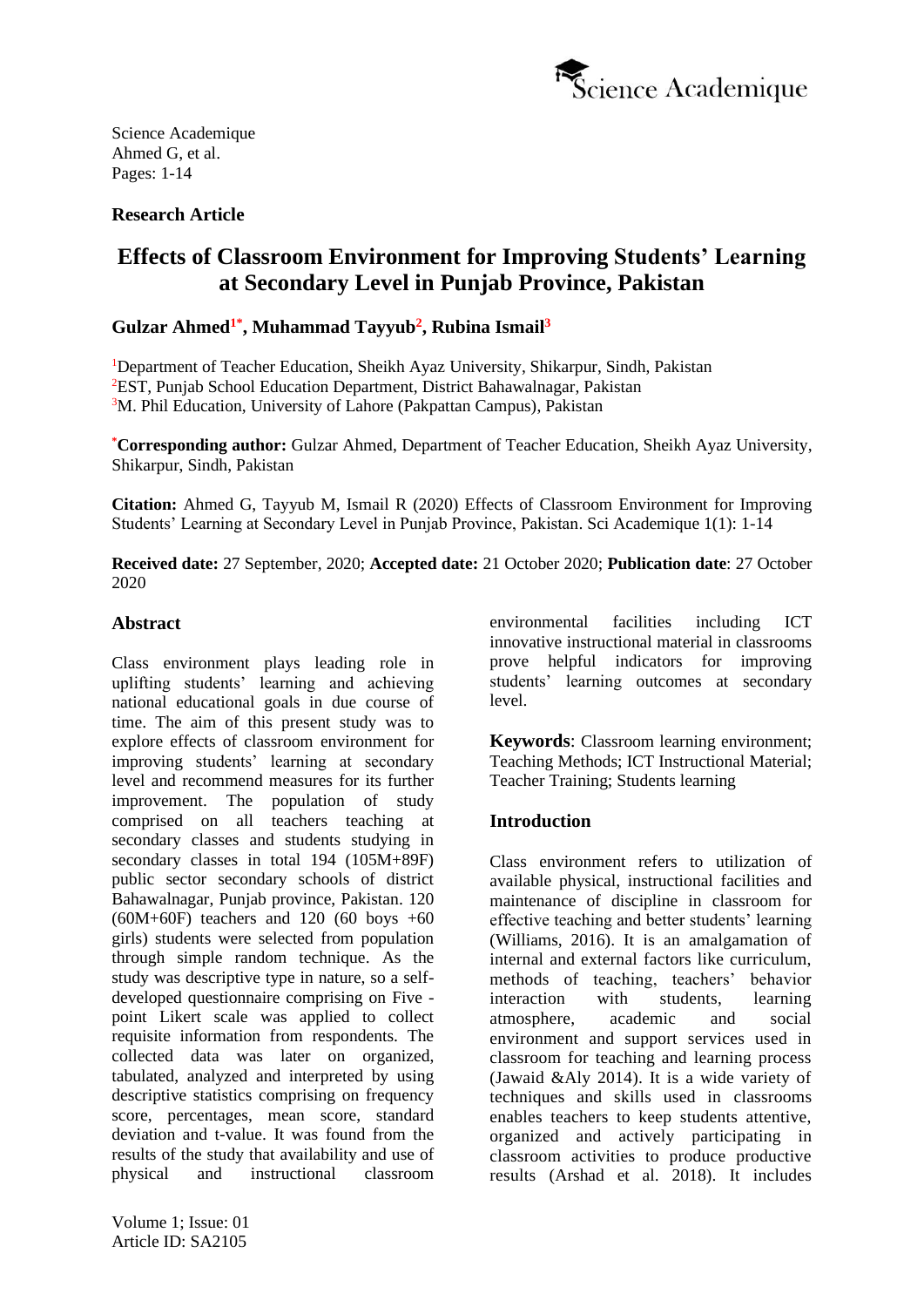

planning, organizing, communicating and mentoring. It also demands teachers' professionalism, taken of initiatives, dedication, devotion, job commitment, and teachers' willingness to adjust themselves at students' socio-cultural and intellectual caliber (Abel, 2011).

Students' learning is a systematic process of obtaining knowledge or skills carried out in or out of educational institutions through formal or non-formal systems of education (Lawal, 2014). Use of various pedagogical skills in classrooms produce fruitful results for improving quality of teaching and enhancing students' learning which is a major factor in uplifting students' academic performance (Ramli et al. 2014). It comprised on social and physical environments of educational institutions. Social environment refers to interaction between teachers and students and their active participation in classroom teaching and learning activities, whereas physical environment consists on physical facilities includes classroom design, classroom decoration, lighting, color, ventilation, seating arrangements and ICT related instructional equipment (Earthman,2002, Tanner & Lackney, 2006).

Teachers use various teaching methods like lectures, discussion in classrooms for making teaching and learning process effective and more productive. Discussion method is process of students talking about a specific topic, helped them to share their ideas openly which develops them confidence building habit and improves their learning (Ten Have, 2017). It helps in provision of better learning environment which improves students' learning (Malik & Rizvi, 2018). Activitybased method is another teaching method helped teachers to engage students by their active and physique participation in learning activities. In this method students' learning ratio improved by their doing practically (Mishra & Koehler, 2016). Students' actively take part in activity-based learning which develop their interest in studies and they learn willingly (Finn, 2010; Noreen, 2018). It was also found that deductive method of teaching was more effective for overcrowded class in public schools (Shahzadi, 2019). Students taught through accelerated learning method produced good results due to taking keen interest in studies as they have high level of knowledge to solve problems related to cognitive learning domain from knowledge level to evaluation level (Shams, Arshad & Ahmed, 2019).

Classroom environment has a positive impact on students' academic achievement, as by provision of physical facilities like furniture, electric supply, painted walls, drinking water, models, charts, overhead projector and other ICT related instructional material, students take much interest in classroom activities which help them to get high marks in examinations (Kausar,Kiyani & Suleman.2017). Provision of physical facilities to schools like well-equipped library, clean drinking water, well-furnished classroom, laboratory with related appliances are the main factors play vital role for better teaching and uplifting students' learning (Omae et al. 2017). School support facilities like I.T Lab, tablet, first aid box, classrooms having ventilation, store room, cooling and heating systems, staff room, well equipped library with adequate books plays vital role for provision of quality teaching and learning (Arshad, Ahmed &Tayyab,2019). It was found that lack of conducive classroom environment; non-supportive teachers' attitude, lack of pedagogical skills and students' disruptive behavior create hindrances for effective teaching and better students' learning (Ahmed, Faizi & Akbar, 2020).

Provision of conducive classroom environment to both teachers for effective teaching and for students to have qualitative and productive learning is the primarily responsibility of the state government. Provincial governments in Pakistan were made responsible through constitutional powers to provide maximum physical and instructional facilities to the educational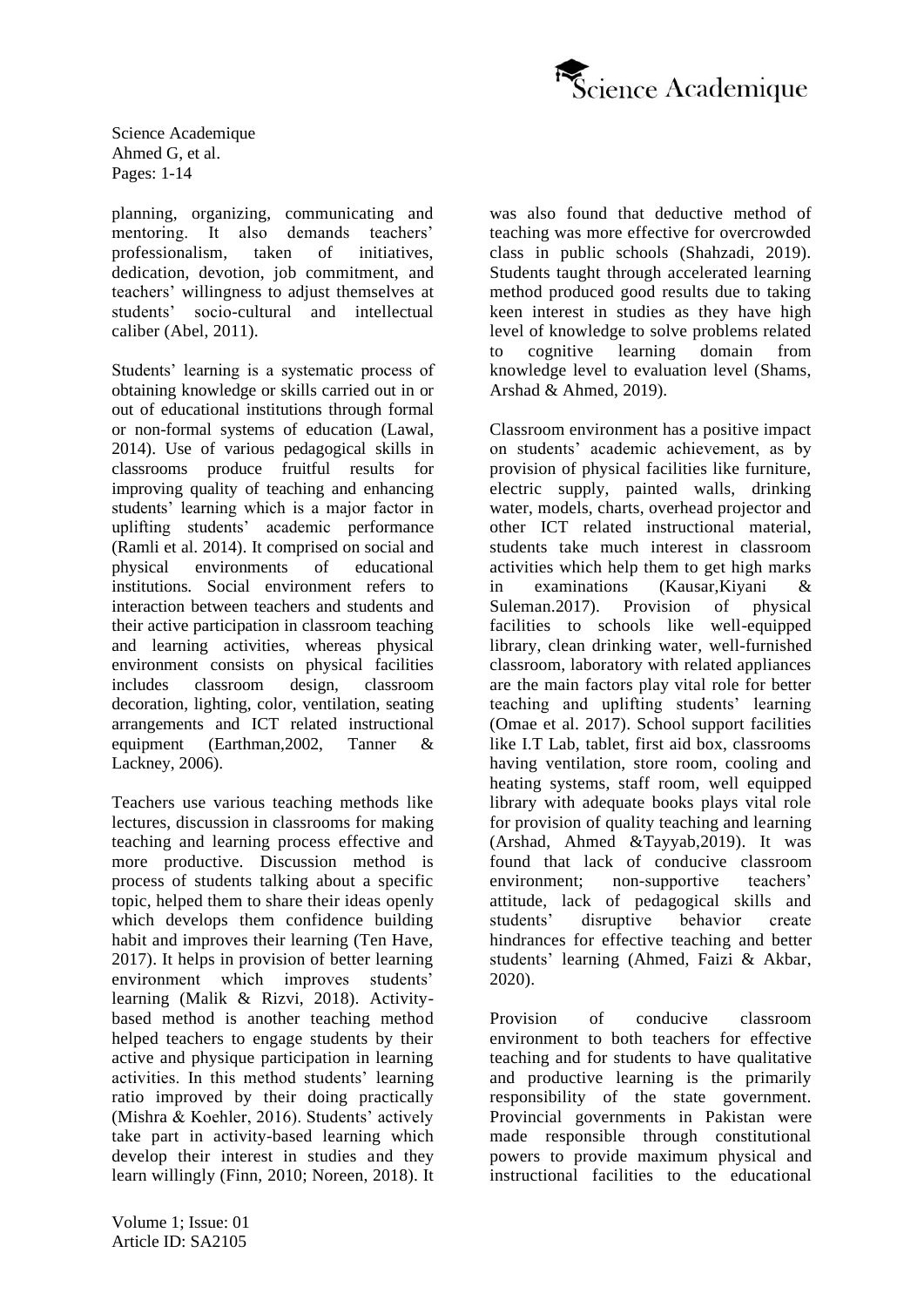

institutions at all levels to achieve educational goals in due course of time. But it is a fact that majority of secondary schools Pakiatan with reference to district Bahawalnagar, Punjab province were still lacking educational facilities, which badly affecting the whole process of education including students" learning outcomes. So the required objectives for improving institutional classroom environment and improving students' learning have not been achieved so for. There are many factors accountable for down gradation of students' learning outcomes in the region, so it was decided to conduct a research study on "Effects of classroom environment for improving students' learning at secondary level in Punjab Province, Pakistan.

#### **Study Objectives**

The present study was designed to achieve following objectives;

- To explore classroom environment.
- To identify factors of students' learning.
- To find out effects of classroom environment on improving students' learning at secondary level.

#### **Research Questions**

For this purpose, answers were sought the following research questions:

- What is classroom environment?
- What are factors of students' learning?
- How classroom environment effects students' learning at secondary level?

#### **Review of Related Literature**

Classroom environment comprised on social, physical and emotional factors help in facilitating teaching and learning process for achieving educational objectives. It is the responsibility of teachers to develop positive classroom environment for enriching students' learning, as it promotes teaching and learning process effective (Bierman, 2011). It refers to educational concepts, social and physical contexts, cognitive domains, instructional tools, teaching methods, teachers' students interaction etc. (Patrick, Ryan & Kaplan, 2007). It helps teachers to draw students' attention to take interest in studies by their actively participation in classroom activities, hopeful in developing teachers-pupils 'interrelationship and solves students' academic problems (Bandello, 2015). Socio economic condition of parents, infrastructure of school, education of parents, classroom setting, positive attitude of teachers, supporting attitude of management attitude, students' motivation, students' willingness to learn are the major factors affect students learning.

Classroom environment contained on proper lighting system, bright atmosphere, use of ICT instructional technologies, cupboards and shelves, electric power supply, air coolers or ceiling fans, audio-visual aids in classrooms play active role in improving students' academic achievement. Whereas, un-conducive classroom environment consists on small classroom size, inappropriate ventilations, high classroom temperature, lack of ICT instructional teaching aids, in-appropriate desks, improper seating arrangements, lack of fresh air and overcrowded classrooms prove negative impact on students' achievement (Umar, 2017). Provision of sufficient physical and instructional facilities in classrooms are the major factors found to have positive impact on improving students' learning (Kilel, 2012), as this type learning environment is necessary for uplifting students' learning outcomes. Use of teachers' better communication skills and a variety of teaching methods in classrooms are major factors to improve students' learning. Relaxed and friendly learning environment is important for enhancing students' learning (Sulaiman, Mahbob, & Azlan, 2011).

Conducive learning environment is that environment, allows students to learn more easily (Encyclopedia Britanica , 2010). It is an environment provides conditions make it easy

Volume 1; Issue: 01 Article ID: SA2105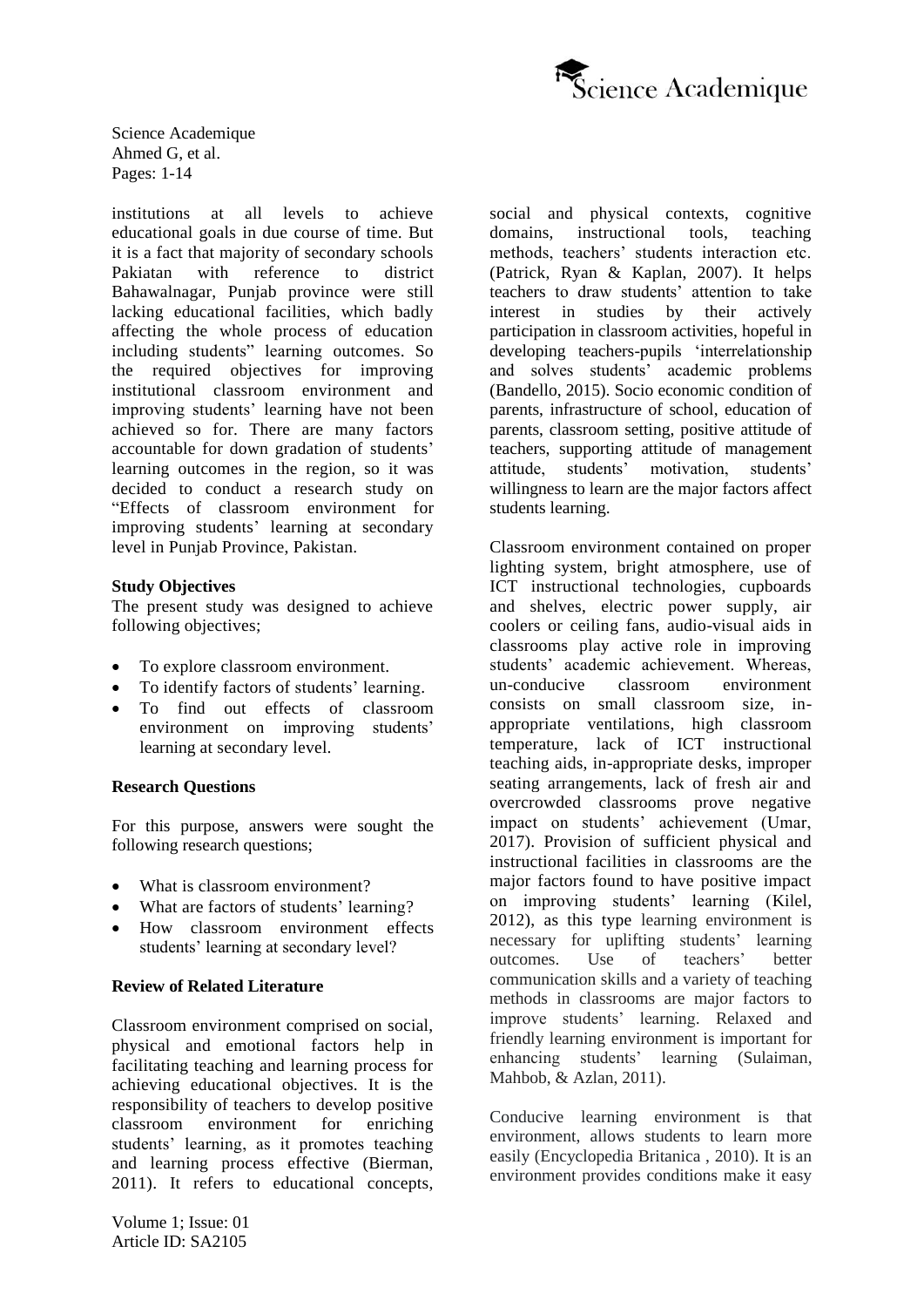

for the students to work (Longman English Dictionary, 2010). It also further has been defined by Khalid (2008) that conducive learning environment is;

The environment that satisfies the needs of its participants, not only in the acquisition of numeracy and literacy skills, but is also able to link the economic and occupational needs of the group to literacy with their learning activities" (Khalid,2008).

Conducive classroom environment helps both teachers to teach effectively and students to learn with ease and perform better academically. Use of proper available teaching and learning resources in classrooms enhances learning outcomes of students. It has positive impacts on improvements of students' learning (Qamar et al. 2018). It is comprised on various components like room size, lighting, temperature, walls, ventilation, whiteboards, mats, seats, floor, PCs and other material prove fruitful effects on students' learning (Suleman & Hussain, 2014). School facilities like school buildings, electricity, natural/artificial lighting and ventilation in classrooms, drinking water, wash rooms and playground were the main attributes to improve students' learning (Awan, 2018). Students' academic achievement in wellfurnished and small class size room with better facilities was found better than students having large class size classes (Olufemii & Olayinka (2017).

Teaching methods indicate strategies teachers use in classrooms for delivering his/her lessons to students based on curriculum instructional objectives to be achieved for promoting students' learning outcomes (Buseri & Dorgu, 2011). Use of various teaching methods, skills, techniques, pedagogical approaches and instructional strategies in classrooms help teachers for effective teaching and facilitate students in clear understanding of lesson which further prove major ingredients for improving their learning (Chen, Zeng & Yang, 2010). These

methods include lecture, discussion, questioning, team work, talk chalk, field trip, modeling, simulation, dramatic, role-playing, inquiry, discovery, demonstration, Dalton plan, programmed learning, experimentation, programmed learning, project, microteaching and mastery learning methods. They not only help teachers to teach effectively but help students for enhancing their learning which at last improves their academic performance (dorgu, 2015).

Use of instructional and information technology during classroom instruction plays an important role for achieving students' successful and fruitful high academic achievement (Iqbal, 2005). Quality of students' learning be promoted by using multimedia, computer, charts, , projectors, graphs, internet, maps, mock ups and other related ICT materials in classes. But advanced innovative ICT pedagogical soft wares and devices are not properly used in classes due to lack of teachers' professional trainings, badly effects students, learning (Weiss, 2007; Oliver & Limpman, 2007; Suleman et al. 2011). It was revealed that use of information and communication technological (ICT) related devices like laptop, computers, multimedia, smartphones, projectors, tablets and LCD in classrooms, offices and home by teachers and students brought revolutionized changes in teaching, evaluation, assessment and learning process. In this regards presentations shown to students in classrooms through LCD projector made classroom teaching and learning activities more attractive, productive and produce fruitful results in uplifting students' learning (Ahmed, Arshad & Tayyab, 2019). It is concluded that teachers effective use of ICT tools can prove helpful for improving students' learning (Imran, Mahmood & Ahmed. 2020).

Conducive classroom environment has positive effects on teachers' effective teaching and better students' learning outcomes. It includes floor, walls decorated with charts, maps, windows, chairs or desks, white boards,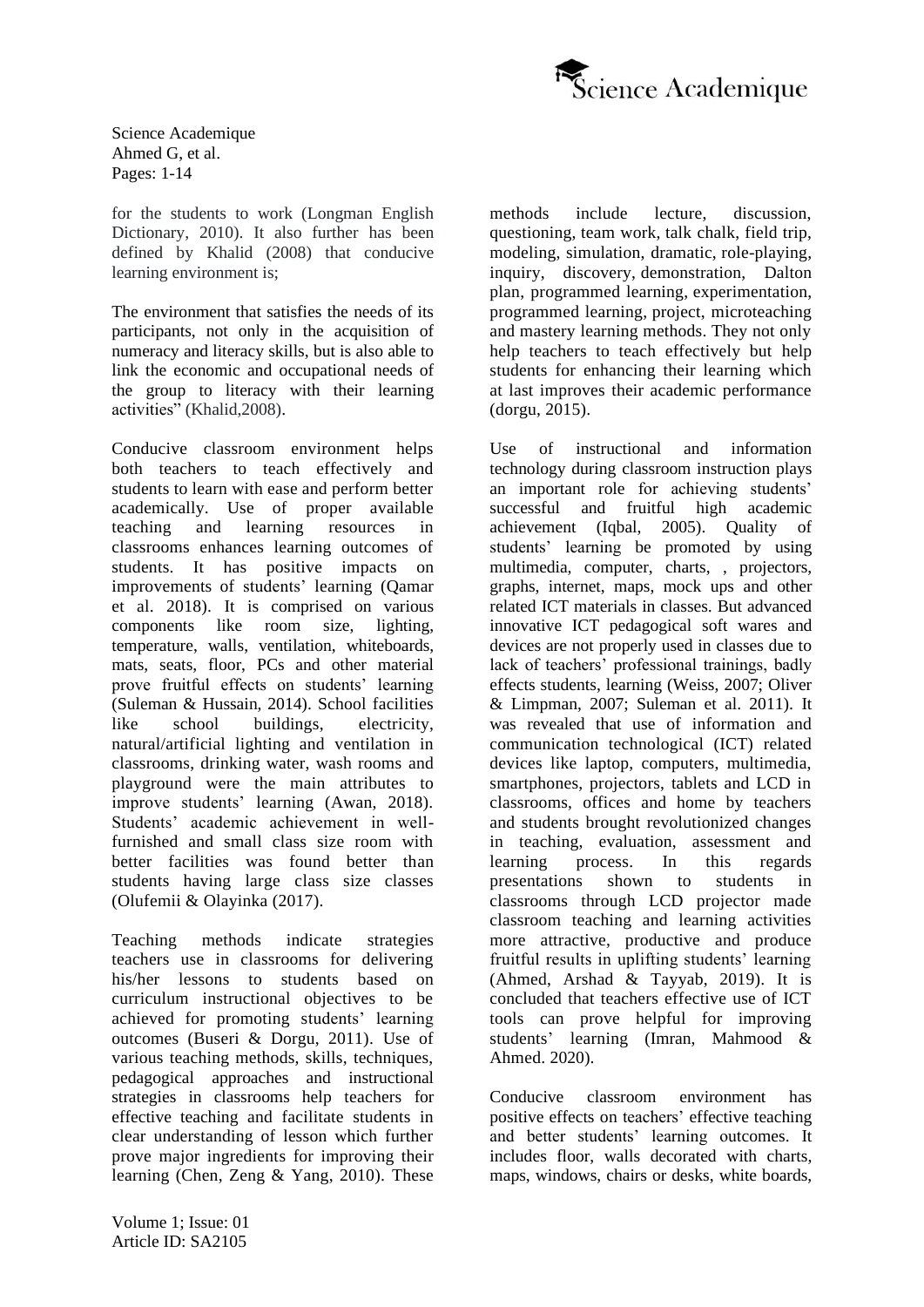

LCD or computers, dices and cupboards. If students are satisfied and feeling comfortable in classrooms, then they produce excellent academic performance as compared to uncomfortable classrooms, which can demoralize students and they show poor learning outcomes (Fisher, 2008). Wellorganized, equipped and facilitated classroom environment has a positive effect on academic achievement of students (Suleman, Aslam & Hussain, 2014). It brings changes in students' behaviors which indirectly improves students' results (Isaiah, 2013). It was further found from research that classroom environment has a significant impact on students' academic performance (Akomolafe & Adesua, 2015). It was also revealed from another research findings of the study that conducive classroom promotes students' learning (Manca et al. 2020).

## **Material and Methods**

#### **Research Design**

The design of this current research study was descriptive type in nature, so survey method was applied to answer research questions for achieving study objectives. It is the most suitable method used in social sciences research studies for properly elaboration of characteristics and variation of population, which helps to describe samples as per demands of the study for further description of educational phenomena (Gay, Mills & Airasian, 2009; Leob et al., 2017).

#### **Population**

Population in social sciences research studies is comprised on the largest targeted group of people have requisite qualities meeting criteria for collection of relevant information (Asiamah, Mensah & Oteng, 2017. It is also consisted on entire set of cases from which required sample to be drawn for research investigational purposes (Alvi, 2016; Mills & Gay, 2018). The Bahawalpur Division of Punjab province (Pakistan), comprised on three districts namely District Bahawalpur, Bahawalnagar and Rahim Yar Khan. District Bahawalnagar is randomly selected as population of the study, as it was easy approach for the researcher to collect required information from respective respondents.

All teachers 3739 (2064M+1675F) serving in 194 (105M+89F) public sector secondary schools (urban & rural) and students 110662 (66088M+47574) studying at secondary level in these schools of Bahawalnagar district were taken as population of the study. Further detail of the distribution of the population was tabulated below;

| $S/N0$ . | <b>District</b>                                           | <b>School</b><br><b>Distribution</b> |        |                  | <b>Teachers' Distribution</b> | <b>Students' Distribution</b> |        |  |  |  |
|----------|-----------------------------------------------------------|--------------------------------------|--------|------------------|-------------------------------|-------------------------------|--------|--|--|--|
|          | Bahawalnagar                                              |                                      | Female | Male<br>Teachers | Female<br><b>Teachers</b>     | Male                          | Female |  |  |  |
|          |                                                           | 105                                  | 89     | 2064             | 1675                          | 63088                         | 47574  |  |  |  |
|          | Total                                                     |                                      | 194    |                  | 3739                          | 110662                        |        |  |  |  |
|          | Source: (https://schoolportal.punjab.gov.pk/sed_census/). |                                      |        |                  |                               |                               |        |  |  |  |

**Table 1:** Distribution of Population.

## **Sample**

Sampling is a process of selection of respondents from group of people following criteria that persons representing larger group from which they were taken (Best, 2016). It is a subset of population showing complete group, used to make inferences regarding population characteristics or making generalization with reference to population. It is comprised on a group of small number of respondents selected from a population for research purposes. In this this study, simple random sampling technique was followed for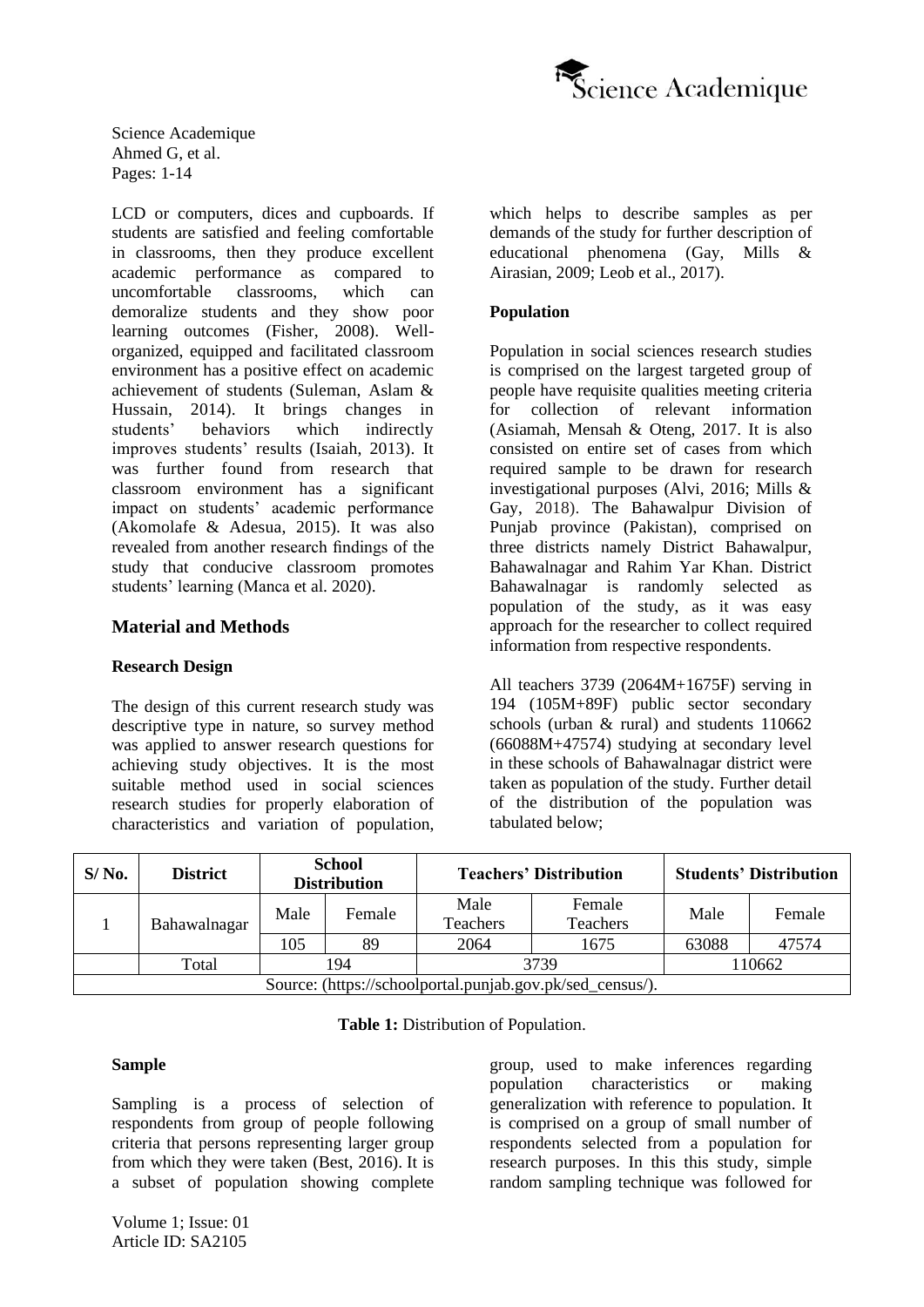

selection of sample from population, as each and every member of the population in this type of sampling technique has equal chances to be selected for sample of the study (Alvi, 2016; Mills & Gay, 2018).

Out of total population, 120 (60M+60F) teachers teaching secondary classes and 120 (60M+60F) students studying in the above classes at 30 (15M+15FM) schools (urban &rural) areas of Bahawalnagar district were selected as sample of study. Thus total sample of this research study was comprised on 240 (120M+120F) respondents. The distribution of the sample was further tabulated below;

| <b>District</b> |      | Schools'<br><b>Distribution</b> | <b>Total</b> |                  | <b>Teachers' Distribution</b> | <b>Total</b> |      | Students'<br><b>Distribution</b> | <b>Total</b> |
|-----------------|------|---------------------------------|--------------|------------------|-------------------------------|--------------|------|----------------------------------|--------------|
| Bahawalnagar    | Male | Female                          |              | Male<br>Teachers | Female<br>Teachers            |              | Male | Female                           |              |
|                 |      |                                 | 30           | 60               | 60                            | 120          | 60   | 60                               | 20           |

**Table 2:** Sample Distribution.

## **Tool for Collection of Data**

To answer research questions and achieving objectives of research study in due course of time, a self- developed questionnaire, validated through pilot testing and administered to collect requisite information from respective respondents. In social sciences survey research studies, it is considered the most suitable tool, helps researchers for assessing large population perceptions to be assessed with relative ease on individuals' perspectives. Furthermore, it is a systematic compilation of questions subject for sampling of population used for receiving requisite information from respondents (Mills & Gay, 2018).

In present research study, a questionnaire comprised on five points Likert scale, having on three parts consisted on 31 items related to research study was applied to collect requisite data from respective respondents. Questionnaire's part-1 used for collection of demographic information of respondents, part-11 was used for exploring respondents' perceptions regarding classroom environment and students' learning, whereas part-111 of the questionnaire was used for finding out effects of classroom environment on improving students' learning at secondary level. To collect data, researcher personally visited each sampled educational institutions and after obtaining permission from respective school heads, questionnaire was administered to sampled respondents by requesting to fill them as per prescribed given guidelines and researcher also helped them during this process. So in this regards, positive responses were collected from respondents as per demands of the research study.

#### **Results**

The information received from respective respondents through questionnaire was tabulated by application of required statistical tools for achieving objectives of the research study like frequency score, percentage, mean score, standard deviation and t test for data analysis. Results detailed descriptions were tabulated in the following tables;

| Group    | <b>Res</b> | N              | <b>Percentage</b> | <b>Mean Score</b> | <b>SD</b> | t-value | Sig. |
|----------|------------|----------------|-------------------|-------------------|-----------|---------|------|
|          | SA         | 50             |                   |                   |           |         |      |
|          | A          |                | 25.8              |                   | 1.485     | 3.262   | 0.05 |
| Teachers | JD         |                | 5.8               | 3.67              |           |         |      |
|          | DA         | $\overline{4}$ |                   |                   |           |         |      |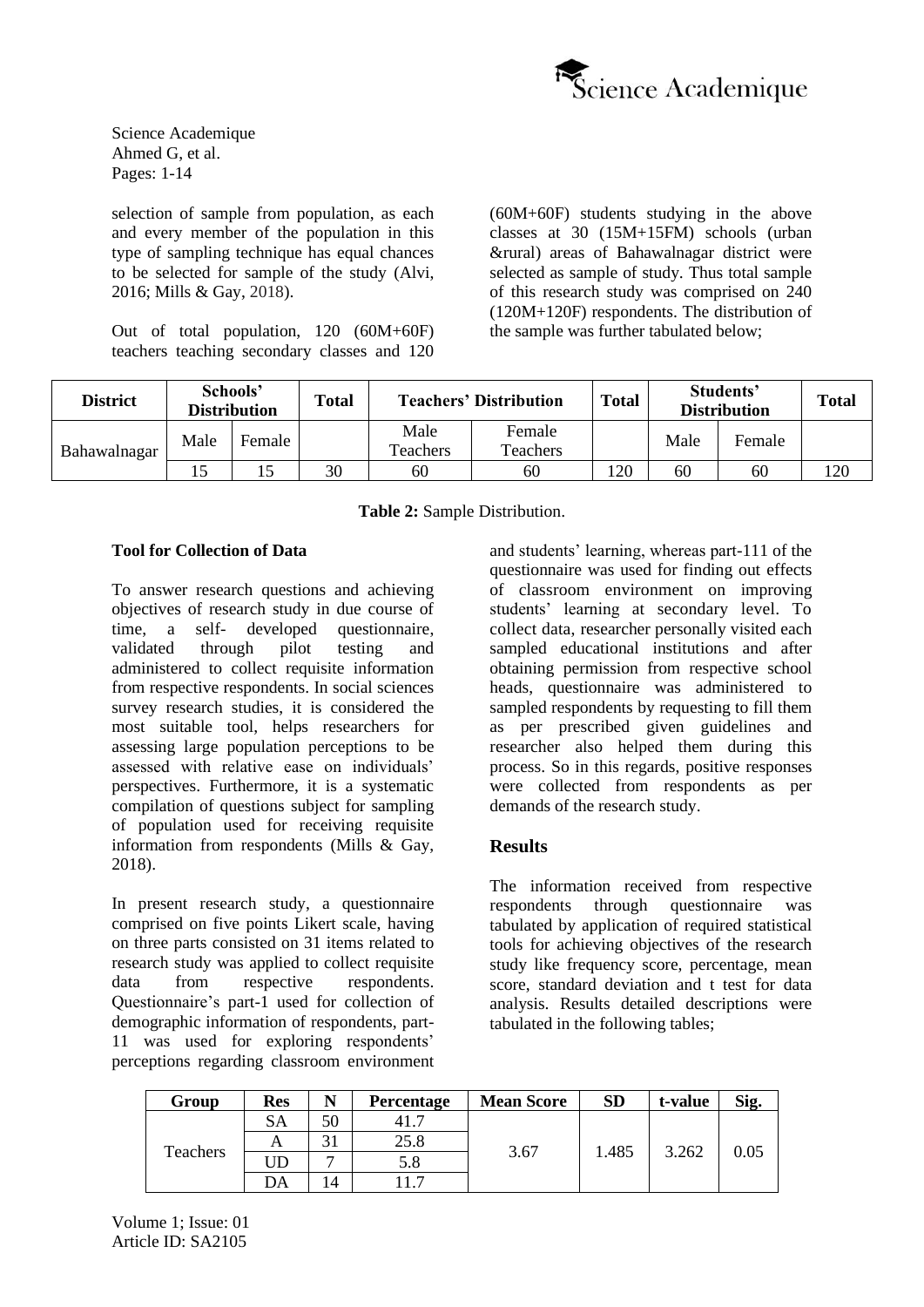

|                                           | <b>SDA</b> | 18 | 15.0 |      |       |  |  |  |  |  |
|-------------------------------------------|------------|----|------|------|-------|--|--|--|--|--|
|                                           | SA         | 44 | 36.7 |      |       |  |  |  |  |  |
|                                           | A          | 26 | 21.7 |      |       |  |  |  |  |  |
| <b>Students</b>                           | UD         |    | 5.0  | 3.37 | 1.608 |  |  |  |  |  |
|                                           | DΑ         | !8 | 15.0 |      |       |  |  |  |  |  |
|                                           | <b>SDA</b> | 26 | 21.7 |      |       |  |  |  |  |  |
| df=199; N =240; t-value at $0.05 = 1.960$ |            |    |      |      |       |  |  |  |  |  |

**Table 3:** Teachers use activity-based method in classrooms for improving students' learning.

This table indicates that 67.5% (41.7%+25.8%) teachers & 58.4% (36.7%+21.7%) students were agreed, whereas 26.7% (11.7%+15.0%) teachers & 36.7% (15.0%+21.7%) students were disagreed with the statement that teachers use activity based method in classrooms for improving students' learning. Teachers' mean score (3.67) is greater than the mean score (3.37) of students. The standard deviation increases from (1.485) to  $(1.608)$  and t-value  $(3.262)$  is significant at (0.05) for teachers and students shows the agreement of the statement that majority (67.5%) of teachers use activity based method in classrooms for improving students' learning.

| Group           | <b>Res</b>                               | N  | Percentage | <b>Mean</b><br><b>Score</b> | <b>SD</b> | t-value | Sig. |  |  |  |  |
|-----------------|------------------------------------------|----|------------|-----------------------------|-----------|---------|------|--|--|--|--|
|                 | <b>SA</b>                                | 42 | 35.0       |                             |           |         |      |  |  |  |  |
| <b>Teachers</b> | A                                        | 46 | 38.3       |                             |           |         |      |  |  |  |  |
|                 | <b>UD</b>                                | 12 | 10.0       | 3.80                        | 1.294     |         |      |  |  |  |  |
|                 | DA                                       | 6  | 5.0        |                             |           | 4.130   | .000 |  |  |  |  |
|                 | <b>SDA</b>                               | 14 | 11.7       |                             |           |         |      |  |  |  |  |
|                 | <b>SA</b>                                | 31 | 25.8       |                             |           |         |      |  |  |  |  |
|                 | A                                        | 45 | 37.5       |                             |           |         |      |  |  |  |  |
| <b>Students</b> | <b>UD</b>                                | 12 | 10.0       | 3.48                        | 1.372     |         |      |  |  |  |  |
|                 | DA                                       | 15 | 12.5       |                             |           |         |      |  |  |  |  |
|                 | <b>SDA</b>                               | 17 | 14.2       |                             |           |         |      |  |  |  |  |
|                 | df=199; N =240; t-value at $4.130=1.960$ |    |            |                             |           |         |      |  |  |  |  |

**Table 4:** Teachers use discussion method in classrooms to involve students for better Learning.

The above table describes that 73.3% (35.0%+38.3%) teachers & 63.3% (25.8%+37.5%) students were agreed, whereas 16.7 % (5.0%+11.7%) teachers & 26.7% (12.5%+14.2%) students were disagreed with the statement that teachers use discussion method to involve students for better learning. Teachers' mean score (3.80) is greater than the mean score (3.48) of students. The standard deviation increases from (1.294) to (1.372) and t-value (4.130) is significant at 0.00 for teachers and students. So, it shows that there is a significant difference between teachers and students' responses. It was also found that majority (73.5%) of respondents show agreement that teachers use discussion method to involve students for better learning.

| Group           | Res | N  | Percentage | <b>Mean score</b> | <b>SD</b> | t-value  | Sig.  |
|-----------------|-----|----|------------|-------------------|-----------|----------|-------|
|                 | SА  | 49 | 40.8       |                   | .488      | $-1.926$ | 1.056 |
| <b>Teachers</b> |     | 30 | 25.0       | 3.64              |           |          |       |
|                 | JD  |    | b. /       |                   |           |          |       |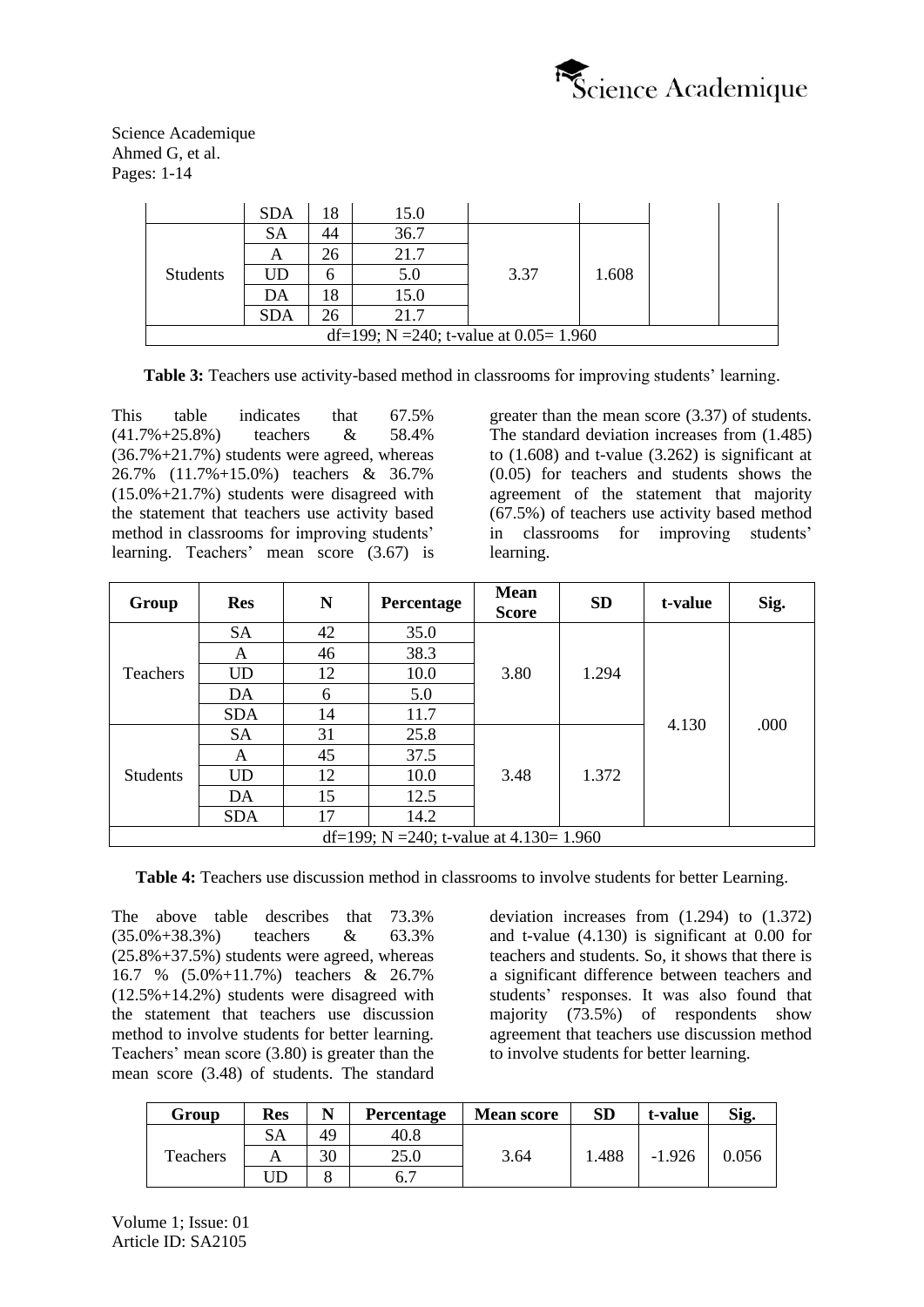

|                                           | DA         | 15 | 12.5 |      |       |  |  |  |  |  |
|-------------------------------------------|------------|----|------|------|-------|--|--|--|--|--|
|                                           | <b>SDA</b> | 18 | 15.0 |      |       |  |  |  |  |  |
| <b>Students</b>                           | SА         | 55 | 45.8 |      |       |  |  |  |  |  |
|                                           | А          | 31 | 25.8 | 3.89 |       |  |  |  |  |  |
|                                           | UD         |    | 9.2  |      | 1.333 |  |  |  |  |  |
|                                           | DA         | 12 | 10.0 |      |       |  |  |  |  |  |
|                                           | <b>SDA</b> |    | 9.2  |      |       |  |  |  |  |  |
| df=199; N =240; t-value at $-1.926=1.960$ |            |    |      |      |       |  |  |  |  |  |

**Table 5:** Teachers use lecture method in classrooms for teaching students effectively.

Table 5 shows that 65.8% (40.8%+25.0%) teachers  $& 71.6\% (45.8\% + 25.8 \text{ students were}$ agreed, whereas 27.5% (12.5%+15.0%) teachers & 19.2% (10.0%+09.2%) students were disagreed with the statement that teachers use lecture method in classrooms for teaching students effectively. Teachers' mean score (3.64) is greater than the mean score (3.89) of students. The standard deviation

increases from  $(1.488)$  to  $(1.333)$  and tvalue1.926) is significant at (.056) for teachers and students. So, it shows that there is a significant difference between teachers and students' responses. It was also found that majority 65.8% of respondents show agreement that teachers use lecture method in classrooms for teaching students effectively.

| Group           | <b>Res</b>                                | N  | Percentage | <b>Mean</b><br>score | <b>SD</b> | t-value | Sig.  |  |  |  |  |  |
|-----------------|-------------------------------------------|----|------------|----------------------|-----------|---------|-------|--|--|--|--|--|
|                 | <b>SA</b>                                 | 59 | 49.2       |                      |           |         |       |  |  |  |  |  |
| Teachers        | A                                         | 24 | 20.0       |                      |           |         |       |  |  |  |  |  |
|                 | <b>UD</b>                                 | 8  | 6.7        | 3.84                 | 1.42      | 1.150   | 0.252 |  |  |  |  |  |
|                 | DA                                        | 17 | 14.2       |                      |           |         |       |  |  |  |  |  |
|                 | <b>SDA</b>                                | 12 | 10.0       |                      |           |         |       |  |  |  |  |  |
|                 | <b>SA</b>                                 | 48 | 40.0       |                      |           |         |       |  |  |  |  |  |
|                 | A                                         | 32 | 26.7       |                      |           |         |       |  |  |  |  |  |
| <b>Students</b> | <b>UD</b>                                 | 8  | 6.7        | 3.71                 | 1.387     |         |       |  |  |  |  |  |
|                 | DA                                        | 21 | 17.5       |                      |           |         |       |  |  |  |  |  |
|                 | <b>SDA</b>                                | 11 | 9.2        |                      |           |         |       |  |  |  |  |  |
|                 | df=199; N =240; t-value at $1.150=(.252)$ |    |            |                      |           |         |       |  |  |  |  |  |

**Table 6:** Teachers motivate students to work hard for obtaining good marks.

This table illustrates that 69.2% (49.2%+20.0%) teachers & 66.7%  $(40.0+26.7%)$  students were agreed, whereas 24.2% (14.2%+10.0%) teachers & 26.7% (17.5+9.2) students were disagreed with the statement that teachers motivate students to work hard for obtaining good marks. Teachers' mean score (3.84) of teachers is greater than the mean score (3.71) of students.

The standard deviation decrease from (1.420) to  $(1.387)$  and t-value  $(1.150)$  is significant at (.252) for teachers and students. So, it shows that there is a significant difference between teachers and students responses. Furthermore, majority (69.2%) of the teachers motivate students to work hard for obtaining good marks.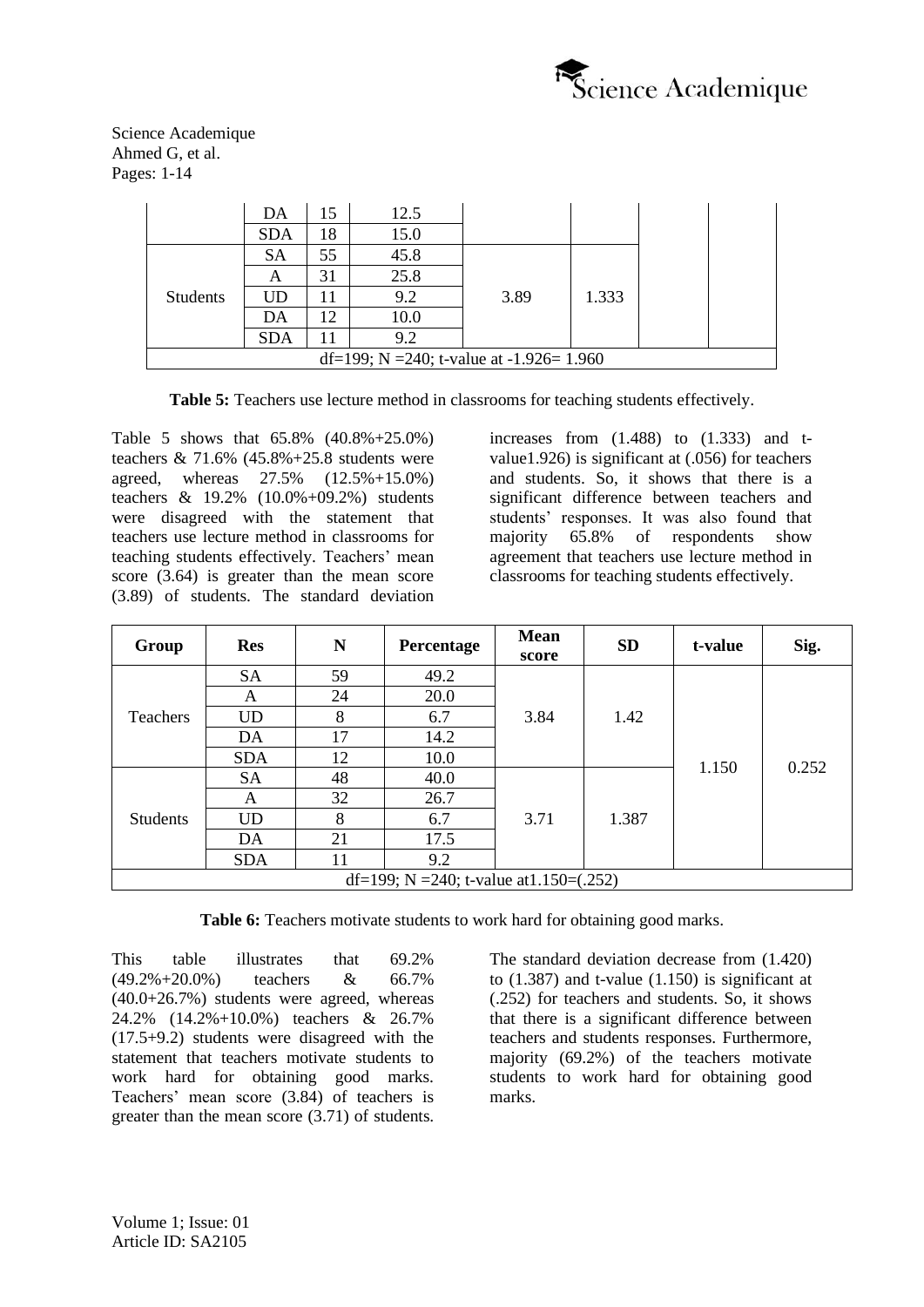

| Group           | <b>Res</b>                              | N              | Percentage | <b>Mean</b><br><b>Score</b> | <b>SD</b> | t-value | Sig. |  |  |  |  |
|-----------------|-----------------------------------------|----------------|------------|-----------------------------|-----------|---------|------|--|--|--|--|
|                 | <b>SA</b>                               | 47             | 39.2       |                             |           |         |      |  |  |  |  |
| Teachers        | A                                       | 38             | 31.7       |                             |           |         |      |  |  |  |  |
|                 | <b>UD</b>                               | 6              | 5.0        | 3.70                        | 1.459     |         |      |  |  |  |  |
|                 | DA                                      | 10             | 8.3        |                             |           |         | .357 |  |  |  |  |
|                 | <b>SDA</b>                              | 19             | 15.8       |                             |           | .925    |      |  |  |  |  |
|                 | <b>SA</b>                               | 47             | 39.2       |                             |           |         |      |  |  |  |  |
|                 | A                                       | 30             | 25.0       |                             |           |         |      |  |  |  |  |
| <b>Students</b> | <b>UD</b>                               | $\overline{4}$ | 3.3        | 3.55                        | 1.528     |         |      |  |  |  |  |
|                 | DA                                      | 20             | 16.7       |                             |           |         |      |  |  |  |  |
|                 | <b>SDA</b>                              | 19             | 15.8       |                             |           |         |      |  |  |  |  |
|                 | df=199; N =240; value at $.925 = 1.960$ |                |            |                             |           |         |      |  |  |  |  |

**Table 7:** Teachers motivate students to maintain in classroom for better students' learning.

Table 7 shows those 70.9% (39.2% + 31.7%) teachers & 64.2% (39.2%+25.0%) students were agreed, whereas 24.1% (8.3%+15.8%) teachers & 32.5% (16.7%+15.8%) students were disagreed with the statement that teachers motivate students to maintain classroom discipline for effective teaching and better students' learning. Teachers' mean score (3.70) of teachers is less than the mean

score (3.55) of students. The standard deviation increases from (1.459) to (1.528) and t-value (.925) is significant at (.357) for teachers and students. So, it shows that there is a significant difference between teachers and students responses. Furthermore, majority (70.9%) of the teachers motivate students to maintain classroom discipline.

| Group           | <b>Res</b> | N  | Percentage                             | <b>Mean</b><br>score | <b>SD</b> | t-value  | Sig.         |
|-----------------|------------|----|----------------------------------------|----------------------|-----------|----------|--------------|
| Teachers        | <b>SA</b>  | 22 | 18.3                                   | 2.57                 | 1.51      | $-3.705$ | $\mathbf{0}$ |
|                 | A          | 17 | 14.2                                   |                      |           |          |              |
|                 | <b>UD</b>  | 7  | 5.8                                    |                      |           |          |              |
|                 | DA         | 36 | 30                                     |                      |           |          |              |
|                 | <b>SDA</b> | 38 | 31.7                                   |                      |           |          |              |
| <b>Students</b> | <b>SA</b>  | 31 | 25.8                                   | 2.93                 | 1.576     |          |              |
|                 | A          | 21 | 17.5                                   |                      |           |          |              |
|                 | <b>UD</b>  | 7  | 5.8                                    |                      |           |          |              |
|                 | DA         | 31 | 25.8                                   |                      |           |          |              |
|                 | <b>SDA</b> | 30 | 25                                     |                      |           |          |              |
|                 |            |    | df=199; N =240; t-value at -3.705=1.96 |                      |           |          |              |

**Table 8:** Sufficient Furniture is available in classrooms.

The above table indicates that 32.5% (18.3%+14.2%) teachers & 43.3%  $(25.8\% + 17.5\%)$  students were agreed, whereas 61.7% (30.0%+31.7%) teachers & 50.8% (25.8%+25.0%) students were disagreed with the statement that furniture is available in classrooms. Teachers' mean score (2.57) is less than the mean score (2.93) of students. The standard deviation increase from (1.510) to  $(1.576)$  and t-value  $(-3.705)$  is significant at (.000) for teachers and students. So, it shows that there is a significant difference between teachers and students' responses, as majority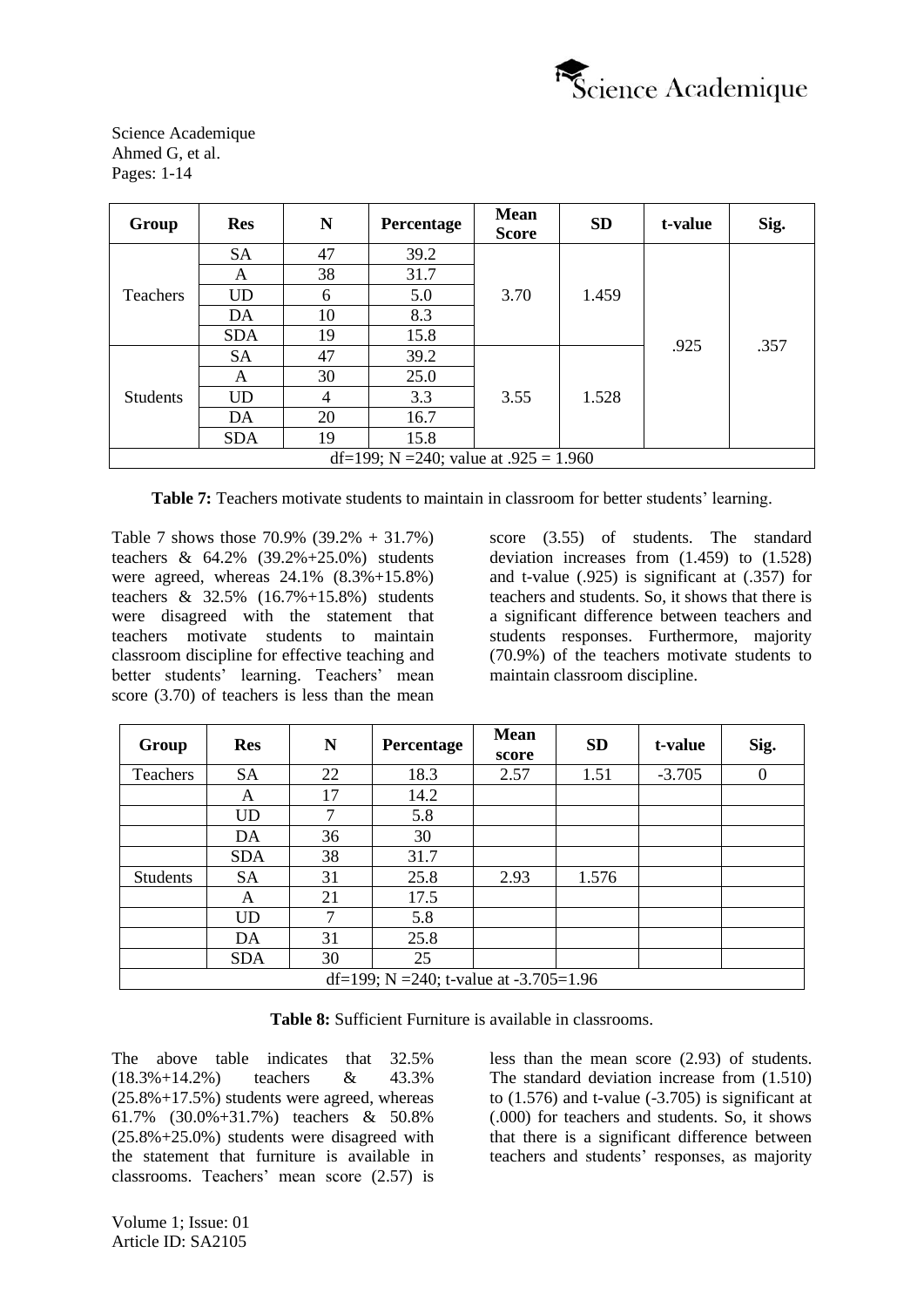

| Group           | Res                                        | N  | Percentage | Mean score | <b>SD</b> | t-value | Sig. |  |  |  |  |  |
|-----------------|--------------------------------------------|----|------------|------------|-----------|---------|------|--|--|--|--|--|
| <b>Teachers</b> | <b>SA</b>                                  | 49 | 40.8       |            |           |         |      |  |  |  |  |  |
|                 | A                                          | 42 | 35         |            |           |         |      |  |  |  |  |  |
|                 | <b>UD</b>                                  | 6  | 5.0        | 3.85       | 1.358     |         |      |  |  |  |  |  |
|                 | DA                                         | 8  | 6.7        |            |           |         |      |  |  |  |  |  |
|                 | <b>SDA</b>                                 | 15 | 12.5       |            |           | 1.961   | .052 |  |  |  |  |  |
| <b>Students</b> | <b>SA</b>                                  | 47 | 39.2       |            |           |         |      |  |  |  |  |  |
|                 | A                                          | 40 | 33.3       |            |           |         |      |  |  |  |  |  |
|                 | UD                                         | 6  | 5.0        | 3.74       | 1.429     |         |      |  |  |  |  |  |
|                 | DA                                         | 9  | 7.5        |            |           |         |      |  |  |  |  |  |
|                 | <b>SDA</b>                                 | 18 | 15         |            |           |         |      |  |  |  |  |  |
|                 | df=199; N =240; t-value at $1.961 = 1.960$ |    |            |            |           |         |      |  |  |  |  |  |

61.7% of respondents were of the opinion that classrooms were lacking sufficient furniture.

**Table 9:** Proper arrangements of ventilations system are available in classrooms.

This table illustrates that 75.8% (40.8%+35.0%) teachers & 72.5% (39.2%+33.3%) students were agreed and 19.2% (6.7%+12.5%) teachers & 22.5% (7.5%+15.0%) students were disagreed with the statement that proper arrangements of ventilations system are available in classrooms. Teachers' mean score (3.85) is less than the mean score (3.74) of students.

The standard deviation decrease from (1.358) to  $(1.429)$  and t-value  $(1.961)$  is significant at (.052) for teachers and students. So, it shows that there is a significant difference between teachers and students responses. Furthermore, majority (75.8%) of the respondents were of opinion that proper arrangements of ventilations system are available in classroom.

| Group           | Res                                   | N  | Percentage | Mean score | <b>SD</b> | t-value | Sig. |  |  |  |  |  |
|-----------------|---------------------------------------|----|------------|------------|-----------|---------|------|--|--|--|--|--|
| <b>Teachers</b> | <b>SA</b>                             | 49 | 40.8       |            |           |         |      |  |  |  |  |  |
|                 | A                                     | 33 | 27.5       |            |           |         |      |  |  |  |  |  |
|                 | UD                                    | 8  | 6.7        | 3.69       | 1.466     |         |      |  |  |  |  |  |
|                 | DA                                    | 12 | 10.0       |            |           |         |      |  |  |  |  |  |
|                 | <b>SDA</b>                            | 18 | 15.0       |            |           | .592    | .538 |  |  |  |  |  |
|                 | <b>SA</b>                             | 45 | 37.5       |            |           |         |      |  |  |  |  |  |
|                 | A                                     | 31 | 25.8       |            |           |         |      |  |  |  |  |  |
| <b>Students</b> | UD                                    | 11 | 9.2        | 3.61       | 1.434     |         |      |  |  |  |  |  |
|                 | DA                                    | 18 | 15.0       |            |           |         |      |  |  |  |  |  |
|                 | <b>SDA</b>                            | 15 | 12.5       |            |           |         |      |  |  |  |  |  |
|                 | df=199; N =240; t-value at .592= .538 |    |            |            |           |         |      |  |  |  |  |  |

**Table 10:** Facility of AV aids is available in the classrooms.

The above table shows that 68.3% (40.8%+27.5%) teachers & 63.3% (37.5%+25.8%) students were agreed, wheras 25% (10.0%+15.0%) teachers & 27.5%(15.0%+12.5%) students were disagreed with the statement that facility of AV aids is

available in the classrooms. Teachers' mean score (3.69) is greater than the mean score (3.61) of students. The standard deviation decrease from (1.466) to (1.434) and t-value (.592) is significant at (.538) for teachers and students. So, it shows that there is a significant

Volume 1; Issue: 01 Article ID: SA2105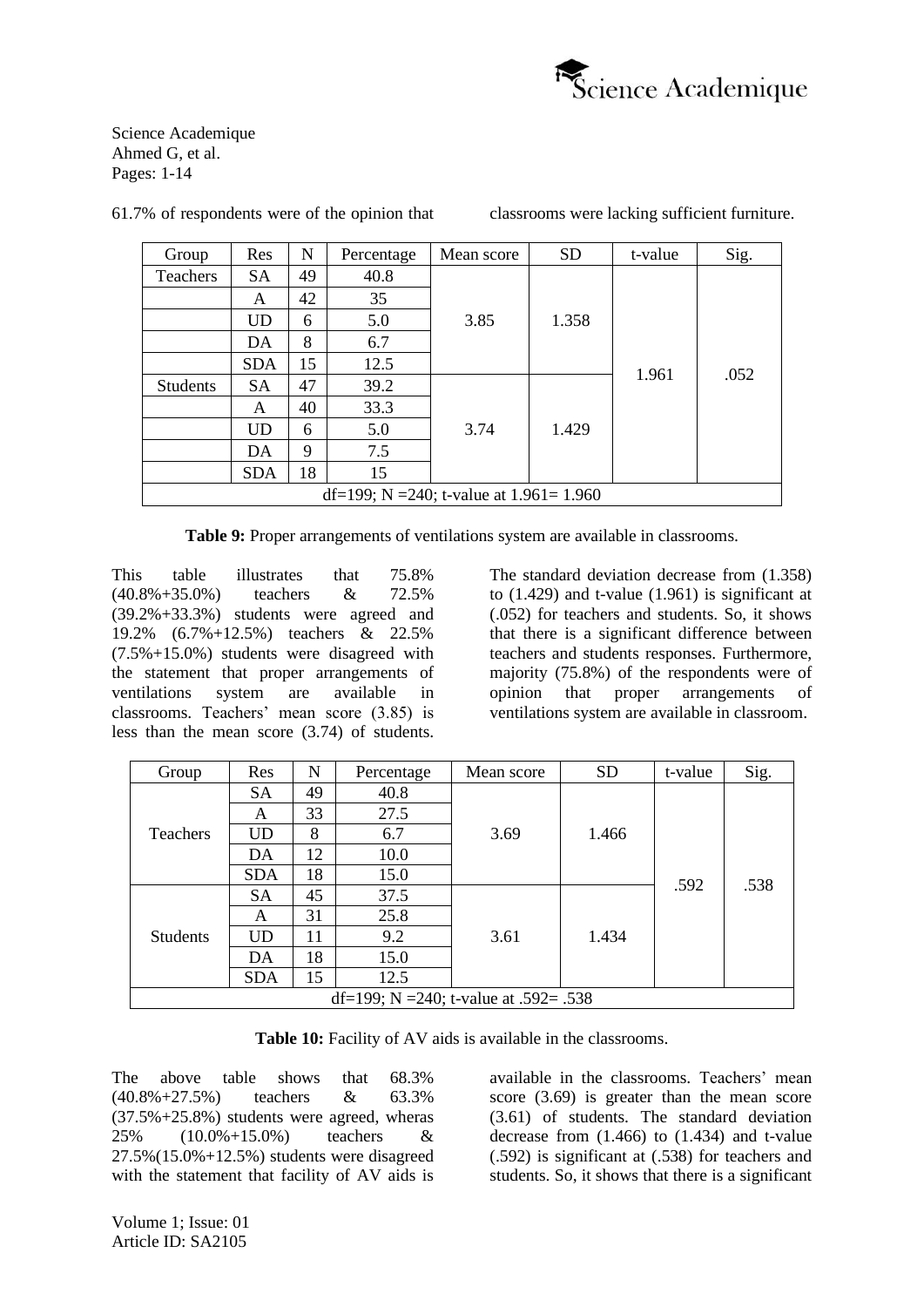

difference between teachers and students responses, as majority (68.3%) of the respondents were of the opinion that facility of AV aids is available in the classroom.

#### **Discussion**

Provision of conducive classroom environmental facilities to educational institutions at secondary level help teachers to teach well in classrooms which ultimately prove to be a major ingredient for improving students' learning (Williams, 2016). Results of many research studies previously conducted indicated that teachers' use of various teaching methods like lectures, discussion method, activity-based method, deductive method help teachers to actively engage students to actively participate in classroom activities which improve their learning outcomes(Ten Have, 2017;Mishra & Koehler, 2016; Finn, 2010; Noreen, 2018). It was also found from results of this study that majority (67.5%) of respondents were of the opinion that teachers' use of various teaching methods in classrooms like activity-based method, lectures method and discussion help teachers to teach well which ultimately improves students' learning. It was further found from findings of various studies conducted in past that provision of physical facilities like furniture, electric supply, painted walls, drinking water, models, charts, overhead projector and other ICT related instructional material, students take much interest in classroom activities which improves their academic achievements (Kausar,Kiyani & Suleman.2017). School support facilities like I.T Lab, tablet, first aid box, classrooms having ventilation, store room, cooling and heating systems, staff room, well equipped library with adequate books plays vital role for provision of quality teaching and learning (Arshad; Ahmed. &Tayyab,2019). It further found that lack of conducive classroom environment; non-<br>supportive teachers' attitude. lack of supportive teachers' attitude, pedagogical skills and students' disruptive behavior create hindrances for effective teaching and better students' learning (Ahmed, Faizi & Akbar.2020). It was also found from results of this study that majority (68.3%) respondents were of the opinion that teachers' use AV aids is available in the classrooms draw students' attention to take keen interest in classroom activities which enriches their leaning skills.

## **Conclusion**

It was concluded that conducive classroom environment has positive effects on students' learning outcomes. Availability and teachers' use of physical and advanced innovative ICT related instructional facilities, teaching methods in classrooms draw students' attention to actively participate in classroom activities which ultimately improves students' learning. It includes furniture, electric supply, drinking water, models, charts, wellfurnished classrooms, laboratory I.T Lab, tablet, first aid box, ventilation, store room, cooling and heating systems, staff room, and well equipped library, room size, temperature, ventilation, whiteboard, mats, seats, floor, natural/artificial lighting, wash rooms facilities and playground, education of parents, parents' socio-economic conduction, classroom setting, positive attitude of teachers, supporting attitude of management, students' motivation, students 'willingness to learn, variety of teaching styles were the main attributes to improve students' learning. It was further concluded that due to lack of conducive classroom environment; nonsupportive teachers' attitude, lack of pedagogical skills and students' disruptive behavior create hindrances for effective teaching and better students' learning.

#### **Recommendations**

To uplift students' learning at secondary level, it is recommended that;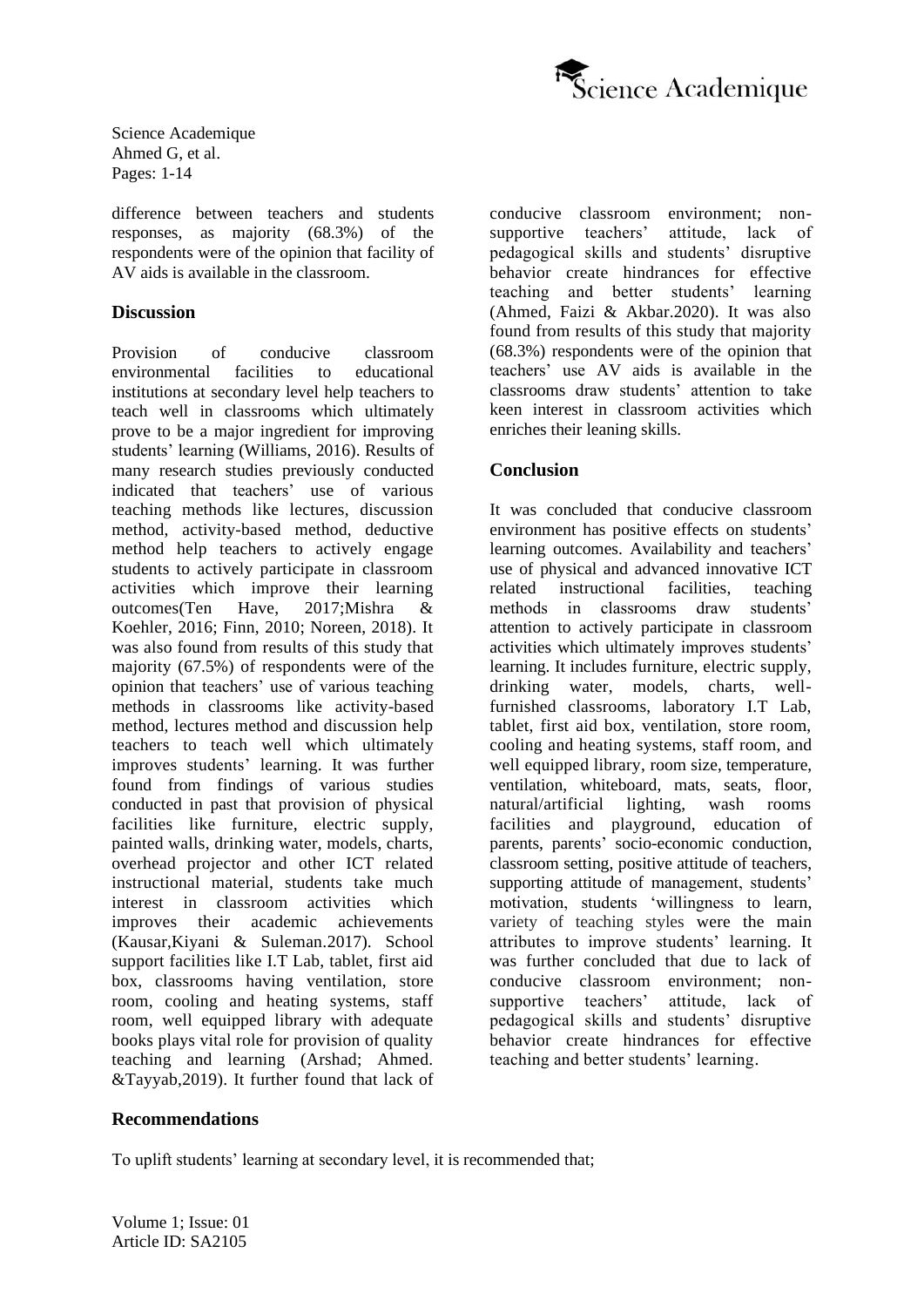

- Physical classroom environmental and advance innovative ICT related instructional facilitates may be provided to schools on priority basis.
- Short term ICT refresher training courses facilities may be provided to teachers for properly using advance instructional technology in classrooms.
- Students may be motivated to actively participate in classroom activities.

## **References**

- **1.** Abel EO (2011) Teachers' Characteristics and their Attitudes Towards Classroom Management. Calabar: Nigerian Rapid Educational Publishers, Nigeria.
- **2.** [Ahmed G, Faizi WUN, Akbar S \(2020\)](https://www.grrjournal.com/jadmin/Auther/31rvIolA2LALJouq9hkR/33vZVd8gMo.pdf)  [Challenges of Novice Teachers and](https://www.grrjournal.com/jadmin/Auther/31rvIolA2LALJouq9hkR/33vZVd8gMo.pdf)  [Strategies to Cope at Secondary Level.](https://www.grrjournal.com/jadmin/Auther/31rvIolA2LALJouq9hkR/33vZVd8gMo.pdf)  [Global Regional Review V: 403-416](https://www.grrjournal.com/jadmin/Auther/31rvIolA2LALJouq9hkR/33vZVd8gMo.pdf)**.**
- **3.** Akomolafe [CO, Adesua VO \(2015\) The](https://files.eric.ed.gov/fulltext/EJ1086098.pdf)  [Classroom Environment:A Major](https://files.eric.ed.gov/fulltext/EJ1086098.pdf)  [Motivating Factor towards High](https://files.eric.ed.gov/fulltext/EJ1086098.pdf)  [Academic Performance of Senior](https://files.eric.ed.gov/fulltext/EJ1086098.pdf)  [Secondary School Students in South](https://files.eric.ed.gov/fulltext/EJ1086098.pdf)  [West Nigeria. Journal of Education and](https://files.eric.ed.gov/fulltext/EJ1086098.pdf)  [Practice 6: 34.](https://files.eric.ed.gov/fulltext/EJ1086098.pdf)
- **4.** [Alvi MH \(2016\) A Manual for Selecting](https://mpra.ub.uni-muenchen.de/70218/1/)  [Sampling Techniques in Research.](https://mpra.ub.uni-muenchen.de/70218/1/)  [Munich Personal RePEc](https://mpra.ub.uni-muenchen.de/70218/1/)  [Archive.University of Karachi, Iqra](https://mpra.ub.uni-muenchen.de/70218/1/)  [University.](https://mpra.ub.uni-muenchen.de/70218/1/)
- **5.** [Arshad](https://papers.ssrn.com/sol3/cf_dev/AbsByAuth.cfm?per_id=3532443) [M,](https://papers.ssrn.com/sol3/cf_dev/AbsByAuth.cfm?per_id=3532443) [Qamar](https://papers.ssrn.com/sol3/cf_dev/AbsByAuth.cfm?per_id=4127912) QA, Ahmed Saeed A (2018) Influence of Classroom Management Strategies on Students Learning, American Based Research Journal 7: 12.
- **6.** [Arshad M, Ahmed G, Tayyab M \(2019\)](http://european-science.com/eojnss_proc/article/view/5797)  [Assessing the Effects of School Support](http://european-science.com/eojnss_proc/article/view/5797)  [Facilities on Academic Achievement at](http://european-science.com/eojnss_proc/article/view/5797)  [Punjab Education Foundation Partner](http://european-science.com/eojnss_proc/article/view/5797)  [Schools. European Online Journal of](http://european-science.com/eojnss_proc/article/view/5797)  [Natural and Social Sciences 8: 2.](http://european-science.com/eojnss_proc/article/view/5797)
- **7.** [Asiamah N, Mensah HK, Oteng-Abayie E](https://nsuworks.nova.edu/cgi/viewcontent.cgi?article=2674&context=tqr)  [\(2017\) General, Target, and Accessible](https://nsuworks.nova.edu/cgi/viewcontent.cgi?article=2674&context=tqr)  [Population: Demystifying the Concepts for](https://nsuworks.nova.edu/cgi/viewcontent.cgi?article=2674&context=tqr)  [Effective Sampling. The Qualitative](https://nsuworks.nova.edu/cgi/viewcontent.cgi?article=2674&context=tqr)  [Report 22: 1607-1621.](https://nsuworks.nova.edu/cgi/viewcontent.cgi?article=2674&context=tqr)
- **8.** [Awan NM \(2018\) Comparative study of](http://pu.edu.pk/images/journal/JEE/PDF/9_v28_1_18.pdf)  [availability and quality of physical](http://pu.edu.pk/images/journal/JEE/PDF/9_v28_1_18.pdf)  [facilities in public and private schools in](http://pu.edu.pk/images/journal/JEE/PDF/9_v28_1_18.pdf)  [the Punjab. Journal of Elementary](http://pu.edu.pk/images/journal/JEE/PDF/9_v28_1_18.pdf)  [Education 28: 99-107.](http://pu.edu.pk/images/journal/JEE/PDF/9_v28_1_18.pdf)
- **9.** Bandele SO (2015) Classroom Management Techniques at Secondary Level and Developing a Model for Urban Schools for District Peshawar (M.Phil Unpublished Thesis). Faculty of Education, Allama Iqbal Open University Islamabad.
- **10.** Best JW, Kahn JV (2016) Research in education. Pearson Education India.
- **11.** [Bierman KL \(2011\) The promise and](https://psycnet.apa.org/record/2011-20185-007)  [potential of studying the " invisible hand"](https://psycnet.apa.org/record/2011-20185-007)  [of teacher influence on peer relations and](https://psycnet.apa.org/record/2011-20185-007)  [students outcomes: A commentary.](https://psycnet.apa.org/record/2011-20185-007)  [Journal of Applied Developmental](https://psycnet.apa.org/record/2011-20185-007)  [Psychology 32: 297.](https://psycnet.apa.org/record/2011-20185-007)
- **12.** Buseri JC, Dorgu TE (2011) The relevance of instructional materials for effective Curriculum delivery n Nigeria. Journal of issues in professional Teacher Education (JTIPTE) 2: 9.
- **13.** [Chen Q, Zeng F, Yang Z \(2010\) Study on](http://www.ccsenet.org/journal/index.php/cis/article/view/6008)  [the effects of multimedia monitoring](http://www.ccsenet.org/journal/index.php/cis/article/view/6008)  [system in medical teacher's microteaching](http://www.ccsenet.org/journal/index.php/cis/article/view/6008)  [training. Coput Inf Sci 3: 241-243.](http://www.ccsenet.org/journal/index.php/cis/article/view/6008)
- **14.** [Dorgu E \(2015\) Different Teaching](http://article.sciencepublishinggroup.com/html/10.11648.j.ijsedu.s.2015030601.13.html)  [Methods: A Panacea for Effective](http://article.sciencepublishinggroup.com/html/10.11648.j.ijsedu.s.2015030601.13.html)  [Curriculum Implementation in the](http://article.sciencepublishinggroup.com/html/10.11648.j.ijsedu.s.2015030601.13.html)  Classroom. [International Journal of](http://article.sciencepublishinggroup.com/html/10.11648.j.ijsedu.s.2015030601.13.html)  Secondary **Education**, Special Issue: [Teaching Methods and Learning](http://article.sciencepublishinggroup.com/html/10.11648.j.ijsedu.s.2015030601.13.html)  [Styles in Education 3: 77-87.](http://article.sciencepublishinggroup.com/html/10.11648.j.ijsedu.s.2015030601.13.html)
- **15.** [Earthman GI \(2002\) School facility](https://escholarship.org/uc/item/5sw56439)  [conditions and student academic](https://escholarship.org/uc/item/5sw56439)  [Achievement. Los Angeles, CA: UCLA's](https://escholarship.org/uc/item/5sw56439)  [Institute for Democracy, Education, and](https://escholarship.org/uc/item/5sw56439)  [Access \(IDEA\).](https://escholarship.org/uc/item/5sw56439)
- **16.** Encyclopedia Britanica (2010) Concept of conducive learning environment. Vol.x. New York Encyclopedia Incorporated.
- **17.** [Finn PJ \(2010\) Literacy with an attitude:](https://eric.ed.gov/?id=ED530915)  [Educating working -](https://eric.ed.gov/?id=ED530915) class children in their own self - [interest . Sunny Press.](https://eric.ed.gov/?id=ED530915)

Volume 1; Issue: 01 Article ID: SA2105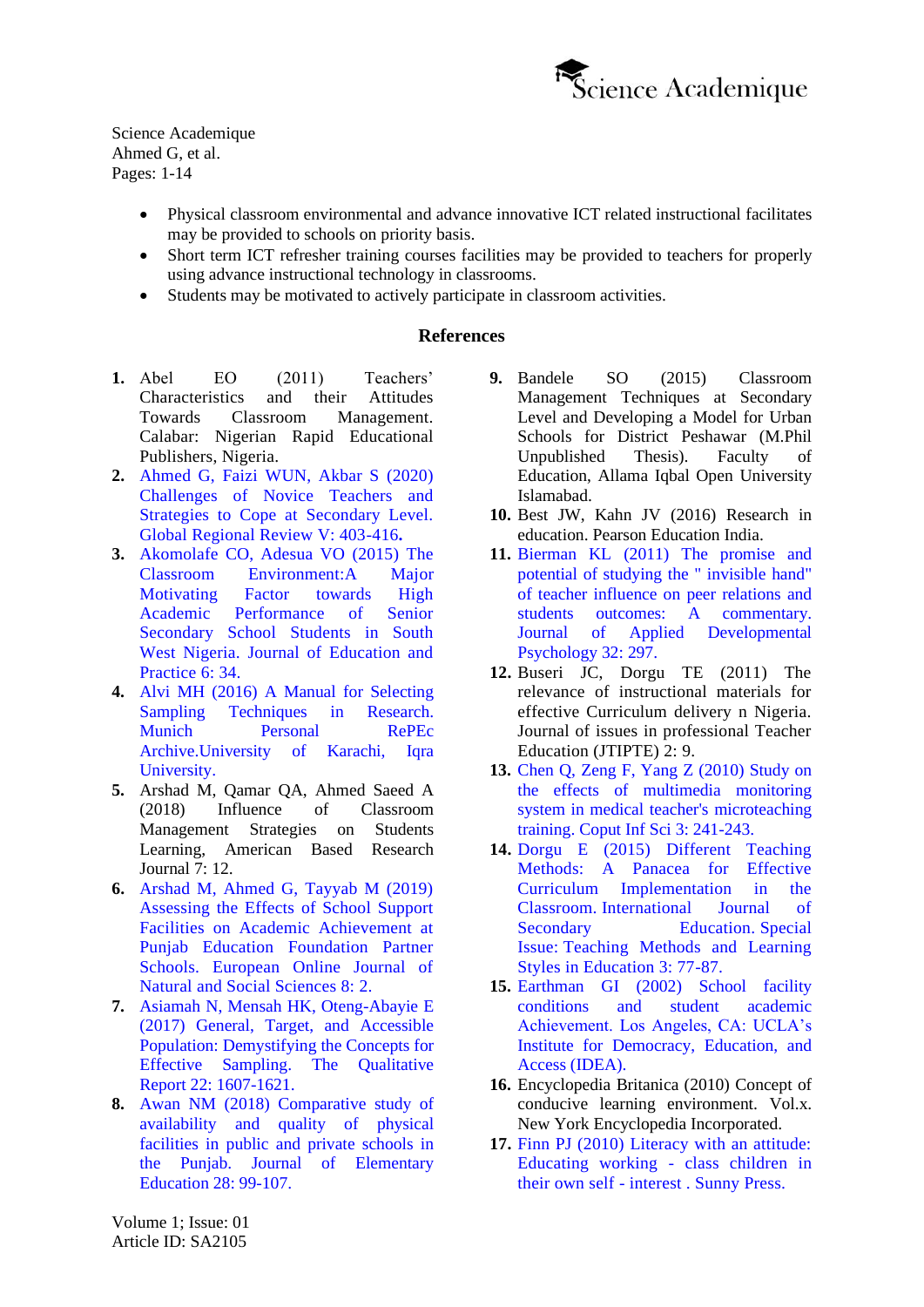

- **18.** [Fisher ES \(2008\) The effect of Physical](https://mospace.umsystem.edu/xmlui/bitstream/handle/10355/5699/research.pdf?...3)  [Classroom Enviornment on Literacy](https://mospace.umsystem.edu/xmlui/bitstream/handle/10355/5699/research.pdf?...3)  [Outcomes: How 3rd Class Teacher use the](https://mospace.umsystem.edu/xmlui/bitstream/handle/10355/5699/research.pdf?...3)  [Physical Classroom to implement a](https://mospace.umsystem.edu/xmlui/bitstream/handle/10355/5699/research.pdf?...3)  [Balanced Litracy Curriculum. A Thesis](https://mospace.umsystem.edu/xmlui/bitstream/handle/10355/5699/research.pdf?...3)  [presented to the Faculty of the Graduate](https://mospace.umsystem.edu/xmlui/bitstream/handle/10355/5699/research.pdf?...3)  [School University of Missouri. Missouri.](https://mospace.umsystem.edu/xmlui/bitstream/handle/10355/5699/research.pdf?...3)
- **19.** [Gay LR, Mills GE, Airasian PW \(2009\)](http://slidehtml5.com/zykj/slvt/basic)  [Educational Research: Competencies for](http://slidehtml5.com/zykj/slvt/basic)  analysis and applications  $(9<sup>th</sup> ed.)$ . [Columbus, Ohio: Pearson Merrill.](http://slidehtml5.com/zykj/slvt/basic)
- **20.** Imran M, Mahmood A, Ahmed G (2020) An Analysis of the use of the Information Communication Technology (ICT): Possibilities and Hurdles among University Teachers.Hamdard Islamicus XL11I: 1.
- **21.** [Iqbal M \(2005\) A Comparative study of](https://www.semanticscholar.org/paper/A-COMPARATIVE-STUDY-OF-ORGANIZATIONAL-STRUCTURE%2C-OF-Iqbal/606a99840332e609e1f855b1d8c5292e1e11e53e)  [organizational structure, leadership style](https://www.semanticscholar.org/paper/A-COMPARATIVE-STUDY-OF-ORGANIZATIONAL-STRUCTURE%2C-OF-Iqbal/606a99840332e609e1f855b1d8c5292e1e11e53e)  [and physical facilities of public and](https://www.semanticscholar.org/paper/A-COMPARATIVE-STUDY-OF-ORGANIZATIONAL-STRUCTURE%2C-OF-Iqbal/606a99840332e609e1f855b1d8c5292e1e11e53e)  [private secondary schools in Punjab and](https://www.semanticscholar.org/paper/A-COMPARATIVE-STUDY-OF-ORGANIZATIONAL-STRUCTURE%2C-OF-Iqbal/606a99840332e609e1f855b1d8c5292e1e11e53e)  [their effect on school effectiveness.](https://www.semanticscholar.org/paper/A-COMPARATIVE-STUDY-OF-ORGANIZATIONAL-STRUCTURE%2C-OF-Iqbal/606a99840332e609e1f855b1d8c5292e1e11e53e)  [Unpublished PhD thesis. Lahore, Punjab,](https://www.semanticscholar.org/paper/A-COMPARATIVE-STUDY-OF-ORGANIZATIONAL-STRUCTURE%2C-OF-Iqbal/606a99840332e609e1f855b1d8c5292e1e11e53e)  [Pakistan: Institute of Education &](https://www.semanticscholar.org/paper/A-COMPARATIVE-STUDY-OF-ORGANIZATIONAL-STRUCTURE%2C-OF-Iqbal/606a99840332e609e1f855b1d8c5292e1e11e53e)  [Research, University of Punjab, Lahore.](https://www.semanticscholar.org/paper/A-COMPARATIVE-STUDY-OF-ORGANIZATIONAL-STRUCTURE%2C-OF-Iqbal/606a99840332e609e1f855b1d8c5292e1e11e53e)
- **22.** [Isaiah MN \(2013\) Linking the school](https://orc.library.atu.edu/cgi/viewcontent.cgi?article=1000&context=etds_2018)  [facilities conditions to teachers' level of](https://orc.library.atu.edu/cgi/viewcontent.cgi?article=1000&context=etds_2018)  [job dissatisfaction in the south central](https://orc.library.atu.edu/cgi/viewcontent.cgi?article=1000&context=etds_2018)  [region of Botswana. International Review](https://orc.library.atu.edu/cgi/viewcontent.cgi?article=1000&context=etds_2018)  [of Social Sciences and Humanities 4: 196-](https://orc.library.atu.edu/cgi/viewcontent.cgi?article=1000&context=etds_2018) [205.](https://orc.library.atu.edu/cgi/viewcontent.cgi?article=1000&context=etds_2018)
- **23.** [Jawaid M, Aly SM \(2014\) Learning](https://jpmi.org.pk/index.php/jpmi/article/view/1653)  [environment in undergraduate institutes](https://jpmi.org.pk/index.php/jpmi/article/view/1653)  [in Pakistan: determining factors and](https://jpmi.org.pk/index.php/jpmi/article/view/1653)  [suggestions. J Postgrad Med Inst 28:](https://jpmi.org.pk/index.php/jpmi/article/view/1653)  [319-323.](https://jpmi.org.pk/index.php/jpmi/article/view/1653)
- **24.** [Kausar A, Kiyani AI, Suleman Q \(2017\)](https://core.ac.uk/reader/234640860)  [Effect of Classroom Environment on the](https://core.ac.uk/reader/234640860)  [Academic Achievement of Secondary](https://core.ac.uk/reader/234640860)  [School Students in the Subject of](https://core.ac.uk/reader/234640860)  [Pakistan Studies at Secondary Level in](https://core.ac.uk/reader/234640860)  [Rawalpindi District, Pakistan.Journal of](https://core.ac.uk/reader/234640860)  [Education and Practice 8: 24.](https://core.ac.uk/reader/234640860)
- **25.** Khalid MU (2008) Creating a learnerfriendly environment in all adult and nonformal education literacy centre. Journal of Nigeria National Council for Adult Education(NNCAE) 16: 151-158.
- **26.** Kilei JK (2012) Factors Influencing Quality Training in Public Primary TTC

in Rift Valley Zone, Kenya. Executive Med project, Moi University Ministry of Education. Report on Sector Review and Development in Sudan: Government printers.

- **27.** Lawal F (2014) Students Reference Book on Learning and Remembering Techniques. Lagos: Scholastic and Allied Production Ltd.
- **28.** Loeb S, Dynarski S, McFarland D, Morris P, Reardon S, Reber S (2017) Descriptive analysis in education: A guide for researchers. (NCEE 2017–4023). Washington, DC: U.S. Department.
- **29.** Longman English dictionary online (2010) Concept of conducive learning environment.
- **30.** [Malik RH, Rizvi AA \(2018\) Effect of](https://files.eric.ed.gov/fulltext/EJ1209817.pdf)  [Classroom Learning Environment on](https://files.eric.ed.gov/fulltext/EJ1209817.pdf)  [Students' Academic Achievement in](https://files.eric.ed.gov/fulltext/EJ1209817.pdf)  [Mathematics at Secondary Level.](https://files.eric.ed.gov/fulltext/EJ1209817.pdf)  [Bulletin of Education and Research 40:](https://files.eric.ed.gov/fulltext/EJ1209817.pdf)  [207-218.](https://files.eric.ed.gov/fulltext/EJ1209817.pdf)
- **31.** [Manca S,Cerina V, Tobia V, Sacchi S,](https://www.mdpi.com/2071-1050/12/8/3453)  [Fornara F\(2020\) The Effect of School](https://www.mdpi.com/2071-1050/12/8/3453)  [Design on Users' Responses: A](https://www.mdpi.com/2071-1050/12/8/3453)  Systematic Review (2008-2017). [Sustainability 12: 3453.](https://www.mdpi.com/2071-1050/12/8/3453)
- **32.** [Mills GE, Gay LR \(2018\) Educational](https://www.pearson.com/store/p/educational-research-competencies-for-analysis-and-applications/P100002976276/9780134784229)  [Research: Competencies for Analysis and](https://www.pearson.com/store/p/educational-research-competencies-for-analysis-and-applications/P100002976276/9780134784229)  [Application, 12th Edition, Kindle Edition.](https://www.pearson.com/store/p/educational-research-competencies-for-analysis-and-applications/P100002976276/9780134784229) [Pearson Education, Inc.](https://www.pearson.com/store/p/educational-research-competencies-for-analysis-and-applications/P100002976276/9780134784229)
- **33.** [Mishra P, Koehler MJ \(2016\)](https://www.punyamishra.com/wp-content/uploads/2008/01/mishra-koehler-tcr2006.pdf)  [Technological pedagogical content](https://www.punyamishra.com/wp-content/uploads/2008/01/mishra-koehler-tcr2006.pdf)  [knowledge: A framework for teacher](https://www.punyamishra.com/wp-content/uploads/2008/01/mishra-koehler-tcr2006.pdf)  [knowledge. Teachers college record 108:](https://www.punyamishra.com/wp-content/uploads/2008/01/mishra-koehler-tcr2006.pdf)  [1017.](https://www.punyamishra.com/wp-content/uploads/2008/01/mishra-koehler-tcr2006.pdf)
- **34.** [Noreen R \(2018\) A comparative study of](https://www.academia.edu/38979180/A_Comparative_Study_on_the_Effect_of_Activity_Based_and_Traditional_Methods_of_Teaching_Science_at_Elementary_Level)  [effects of activity based teaching &](https://www.academia.edu/38979180/A_Comparative_Study_on_the_Effect_of_Activity_Based_and_Traditional_Methods_of_Teaching_Science_at_Elementary_Level)  [traditional methods of teaching in](https://www.academia.edu/38979180/A_Comparative_Study_on_the_Effect_of_Activity_Based_and_Traditional_Methods_of_Teaching_Science_at_Elementary_Level)  [mathematics at elementary level.](https://www.academia.edu/38979180/A_Comparative_Study_on_the_Effect_of_Activity_Based_and_Traditional_Methods_of_Teaching_Science_at_Elementary_Level)  [Unpublished Thesis of Doctor of](https://www.academia.edu/38979180/A_Comparative_Study_on_the_Effect_of_Activity_Based_and_Traditional_Methods_of_Teaching_Science_at_Elementary_Level)  [Philosophy in Education. Division of](https://www.academia.edu/38979180/A_Comparative_Study_on_the_Effect_of_Activity_Based_and_Traditional_Methods_of_Teaching_Science_at_Elementary_Level)  [Education, The University of Lahore,](https://www.academia.edu/38979180/A_Comparative_Study_on_the_Effect_of_Activity_Based_and_Traditional_Methods_of_Teaching_Science_at_Elementary_Level)  [Lahore.](https://www.academia.edu/38979180/A_Comparative_Study_on_the_Effect_of_Activity_Based_and_Traditional_Methods_of_Teaching_Science_at_Elementary_Level)
- **35.** [Olufemii S, Olayinka AA \(2017\) School](https://oapub.org/edu/index.php/ejae/article/view/639)  [size and facilities utilization as correlates](https://oapub.org/edu/index.php/ejae/article/view/639)  [of secondary school students' academic](https://oapub.org/edu/index.php/ejae/article/view/639)  [performance in Ekiti state, Nigeria.](https://oapub.org/edu/index.php/ejae/article/view/639)